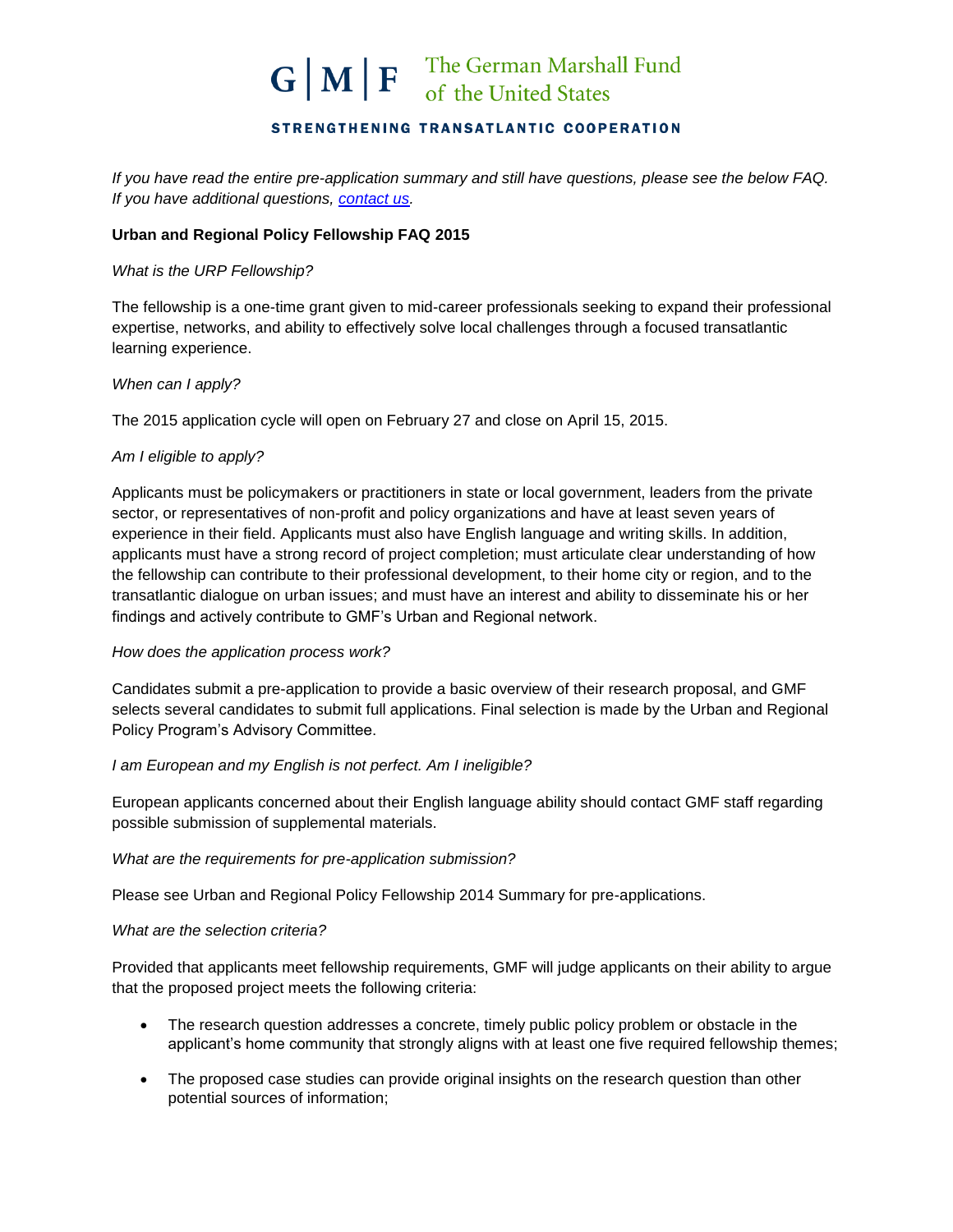## STRENGTHENING TRANSATLANTIC COOPERATION

- The proposed methodology is feasible and coherent;
- Based on the depth of professional experience and strength of professional network, the applicant has strong potential to successfully complete the fellowship and disseminate his or her findings;
- Additionally, the Advisory Committee members will consider the proposal's alignment with the Urban and Regional Policy Program's initiatives and the geographic and thematic diversity of the candidates and their projects in making the final determination.

## *Is the selection process competitive?*

Yes. GMF only successfully accepts a handful of the applications it receives during each cycle.

#### *How long can I travel for?*

GMF gives funding for short-term travel. Fellows that receive short-term travel grants go abroad for approximately three to five weeks.

#### *Where can I travel to?*

U.S. fellows can travel to any European country. European fellows can travel to any U.S. state. However, fellows will have to fully justify that their choice of site visit fully relates to their research topic.

#### *How many places can I visit?*

GMF will work with you to design an effective itinerary, but fellows typically visit two to three different cities.

#### *Do I have to complete the travel all at once?*

No. If your employer is not flexible, GMF will work with you to break your travel up into non-contiguous periods.

#### *Does GMF staff help me to design my fellowship and establish contacts?*

The primary responsibility for pre-trip scheduling and logistics falls with the fellow. GMF will assist the fellow as necessary by connecting them to its extensive U.S. and European contacts.

## *What I can use the fellowship funds for?*

Fellowship funds cover the costs incurred or directly related to carrying out the project and should be used for travel, lodging, meals, and incidentals. This includes internet access, phone, research materials, and transportation.

#### *What policy topics does the fellowship focus on?*

For the 2015 application cycle, GMF welcomes fellowship proposals under five themes: 1) inclusive cities; 2) urban energy, waste, and water; 3) models of collaboration; 4) security and smart cities; and 5) creative placemaking. See the full pre-application instructions for more information on these topics.

*What if my fellowship research topic falls outside of these four themes?*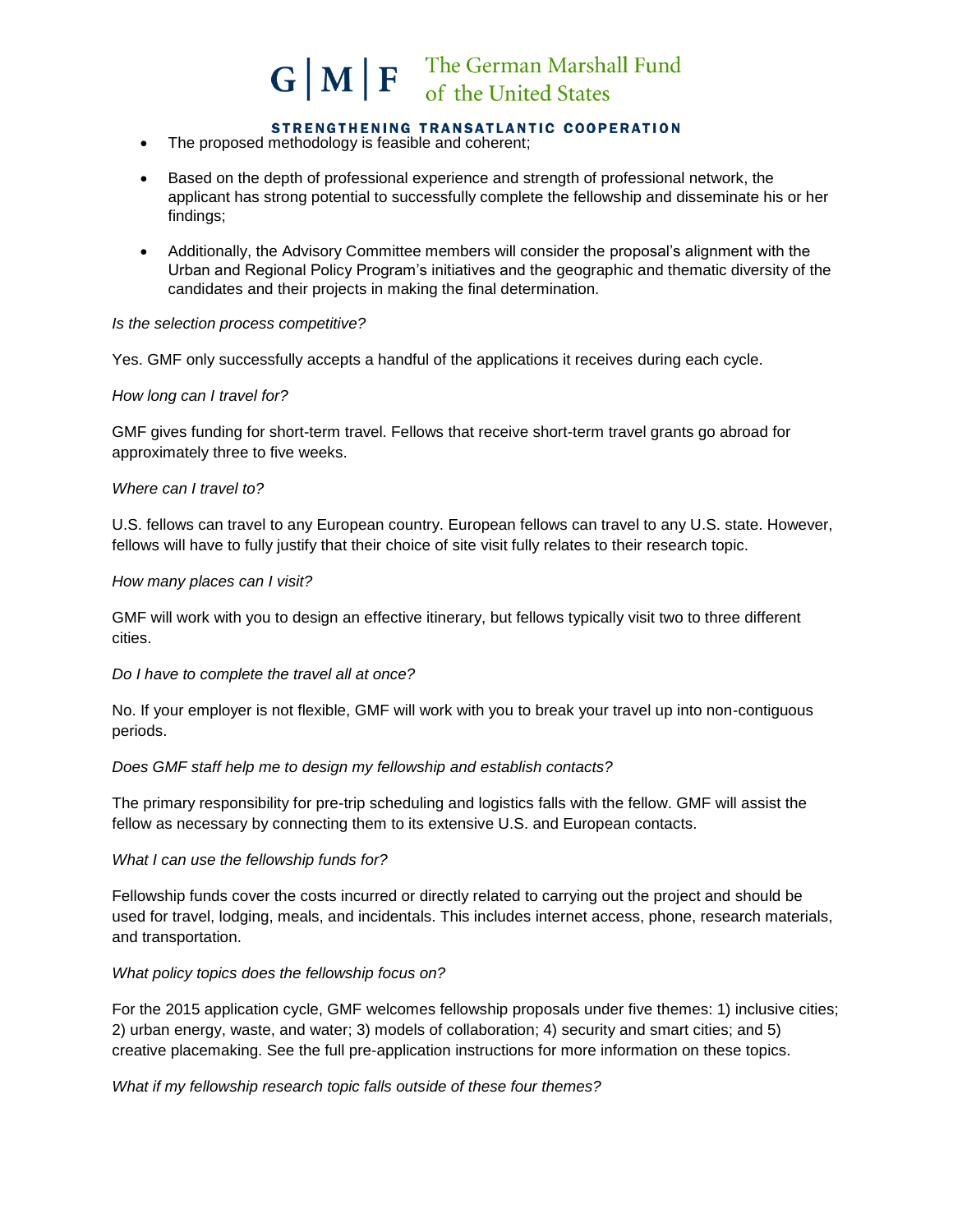#### STRENGTHENING TRANSATLANTIC COOPERATION

For the 2015 fellowship cycle, GMF only accepts applications within the five themes.

### *What happens after I submit my pre-application?*

GMF will determine whether each applicant fits the program's eligibility and criteria. If successful, GMF will ask each applicant to submit a full proposal. The Urban Program's Advisory Committee makes final selections after reviewing each proposal and interviewing each candidate.

### *If I am selected as a finalist, what additional materials will I have to submit?*

You will be expected to submit a more complete application that expands upon your initial cover letter and to submit supplementary materials, including a letter of support from your employer, two references, and a budget. If you are selected as a finalist, you will receive an overview of these requirements no later than May 1.

## *If I am selected, when do I have to complete my fellowship?*

For the 2015 application cycle, fellows will complete their fellowship between September 2015 and May 2016.

#### *Are there requirements for communication with GMF staff during the fellowship?*

Yes. Fellows are expected to maintain correspondence with GMF staff before, during, and after fellowship travel. For example, fellows must submit weekly progress reports during their fellowship travel that will be published on GMF's Urban Current blog.

## *What happens after I complete my fellowship?*

All fellows submit a Centerpiece Product that enumerates the key outcomes of the fellowship and outlines how outcomes can be translated and applied in the fellow's home community. GMF will work with each fellow to design an appropriate format. Past outputs include a policy brief, a journalistic article, and a practitioner's toolkit. Aside from the Centerpiece Product, fellows will be expected to work with GMF staff to create additional products, such as an op-ed or participation in other GMF events.

## *What is the German Marshall Fund? What is the Urban and Regional Policy Program?*

The German Marshall Fund of the United States (GMF) strengthens transatlantic cooperation on regional, national, and global challenges and opportunities in the spirit of the Marshall Plan. GMF does this by supporting individuals and institutions working in the transatlantic sphere, by convening leaders and members of the policy and business communities, by contributing research and analysis on transatlantic topics, and by providing exchange opportunities to foster renewed commitment to the transatlantic relationship. In addition, GMF supports a number of initiatives to strengthen democracies.

The Urban and Regional Policy (URP) Program serves as a key resource and network builder for individuals and groups who make, influence, and implement urban and regional policy in the North America and Europe. The program seeks to inspire innovation and work collaboratively to apply new ideas on the ground by building networks of local and regional policy makers and practitioners.